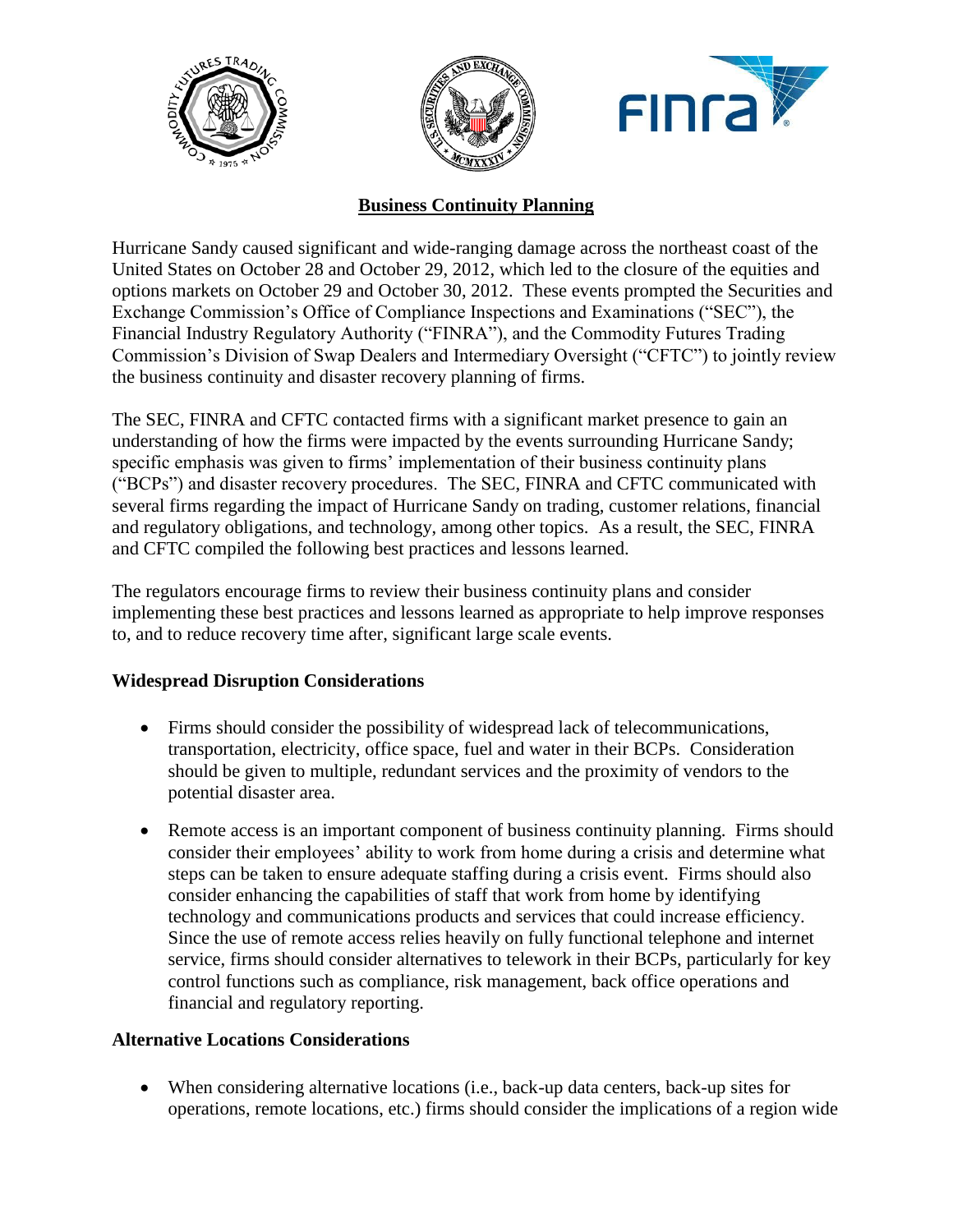disruption. Firms are encouraged to consider geographic diversity when determining the physical location of alternative sites. An alternative site, particularly a system back-up location, in close proximity to the primary site may not sufficiently protect the firm from the effects of a region wide event. Firms should consider whether their primary site and alternative sites rely on the same critical utility services, such as electricity, transportation and telecommunications.

- Firms should consider the accessibility of alternative sites and the ability of staff to travel to the site in the event of a transit shutdown or closure of major roadways. Consideration should be given to staff ability to travel to remote locations, the methods of transportation to move staff to the site and living and lodging expenses related to relocating staff. Firms should further consider establishing pre-arranged contracts with shuttle service providers to facilitate the staff's transport to the work location. Also, familiarizing staff of the transportation alternatives prior to a contingency event may facilitate the process and help ensure that the transportation alternatives are efficiently used.
- Firms should consider the appropriate number of staff necessary at any alternative site to perform critical activities, including risk functions, control functions, finance and treasury activities, and ensure that adequate space is available. Firms should also consider including designations of key operations and supervisory staff to oversee activities.
- Firms should consider the generator capacity at the alternative site (i.e., Does it restore partial or full power?) and whether appropriate capacity is allocated to critical users, activities and systems in advance. Firms are also encouraged to explore the expansion of surplus generator capacity and fuel prior to a contingency event to support expanded business functionality.
- Firms should consider whether their alternate location site has adequate resources. Firms are encouraged to consider whether the site has sufficient staff workspace (e.g., desks, chairs, telephones, etc.), equipment (e.g., computers, printers, network connectivity, etc.) and supplies (e.g., paper, toner, etc.) to accommodate the staff and to carry on operations. In addition, firms should consider keeping their BCPs, contact lists and other necessary documents, procedures and manuals at the alternative site, ideally in paper form in the event that electronic files cannot be accessed.
- Firms should consider making pre-arrangements for reserving space at remote locations such as hotels or other office space and contemplate moving staff to the alternative location in advance of a significant BCP event.

#### **Vendor Relationships**

 Firms should consider critical vendor relationships. Firms should consider examining whether vendors that provide critical services such as clearance and settlement, banking and finance, trading support, fuel, telecommunications, electricity and other utilities also have adequate BCPs. Firms should also consider taking into account that many of these providers could be impacted by the same communication, transportation and electricity challenges facing the firm.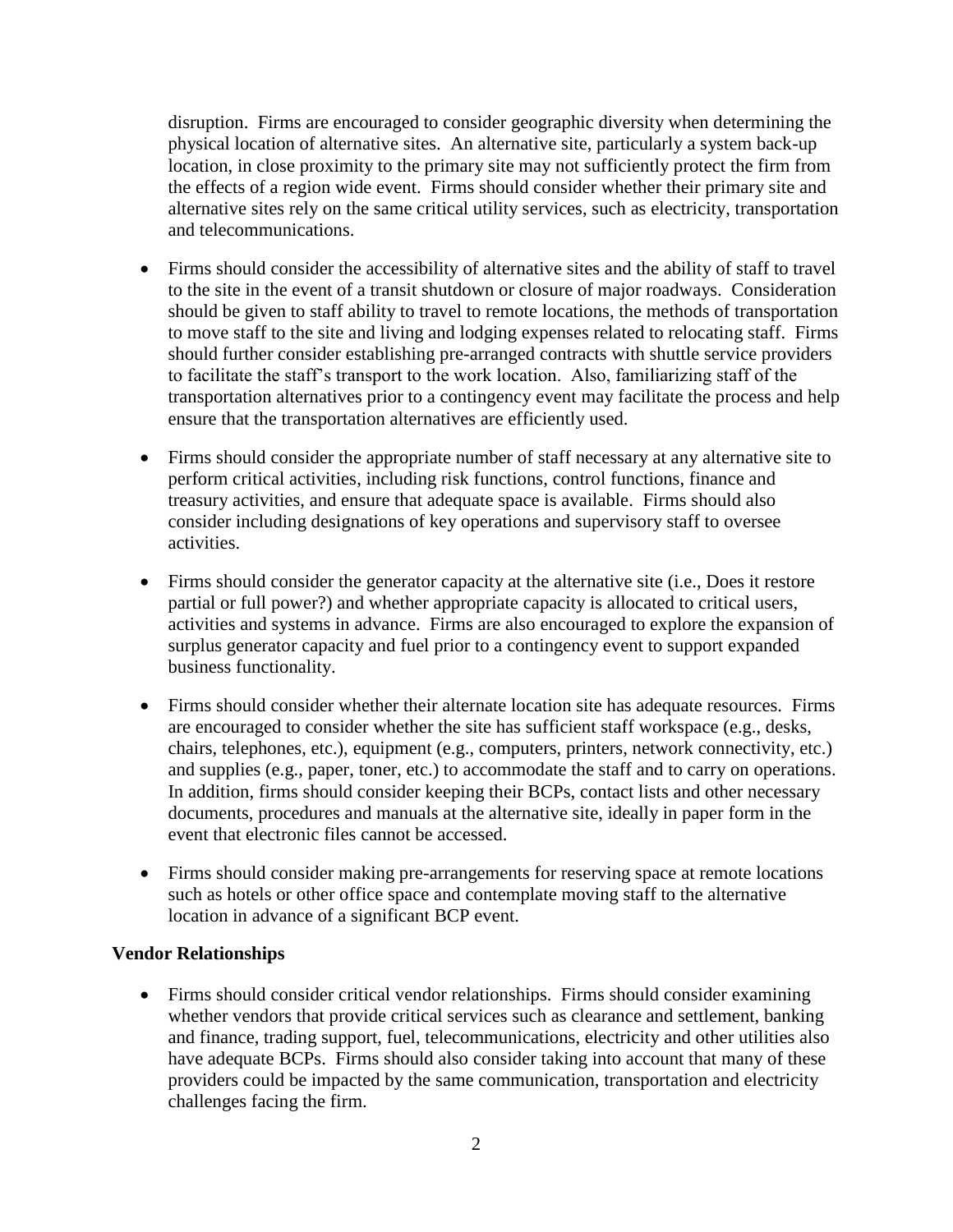Firms should also consider categorizing vendors (low-risk, high-risk, etc.) and evaluate the risk in BCP plans. Firms should contemplate having pre-arranged contracts in place with multiple fuel suppliers and schedule deliveries in advance of an event.

### **Telecommunications Services and Technology Considerations**

- Reliance on a single telecommunications service provider may lead to significant communications disruptions when that service provider is unable to operate. Firms should consider contracting with multiple telecommunications carriers to provide a failover to a different carrier to maintain fax, voice mail, and landline and VoIP services. Firms should also consider evaluating how a telecommunication provider's contingency plans will affect the firm's ability to operate. Firms should consider using multiple telecommunication providers, secondary phone lines, cloud technology, temporary phone lines, mobile telecom units and Wi-Fi for staff without power, as well as back-up mobile phone services with different carriers. Firms are encouraged to provide customers, trading counterparties and regulators with updated contact information should alternate telephone lines be used.
- Firms should consider multiple alternative staffing scenarios including remote access, staff relocation or staffing at alternative sites. Firms should consider enhancing their telecommunications infrastructure to ensure that staff remains fully functional while working from home during brief and extended periods of time.

### **Communication Plans**

*Communications with Customers and Other External Third Parties*

- Firms should consider a plan for providing customers and trading counterparties with contact information so that business can continue. Firms should consider taking measures to ensure that their website is kept up-to-date with information about the firm's operational status and general contact information during a disruption event. Introducing firms should consider publishing contact information for clearing firms on their websites to enable customers to execute liquidating orders or wire transfers through their clearing firms should the firm be inoperable. Clearing firms are encouraged to be in a position to authenticate the validity of customer requests.
- Firms should consider whether to establish relationships with multiple broker-dealers to facilitate alternative market entry points.
- Firms should consider implementing a communication plan that allows firms to better communicate and coordinate with regulators, exchanges, emergency officials and other firms. Such coordination should reduce the likelihood of inconsistent communications. Firms are encouraged to participate in industry groups and task forces that may assist firms in strengthening their communication plans.